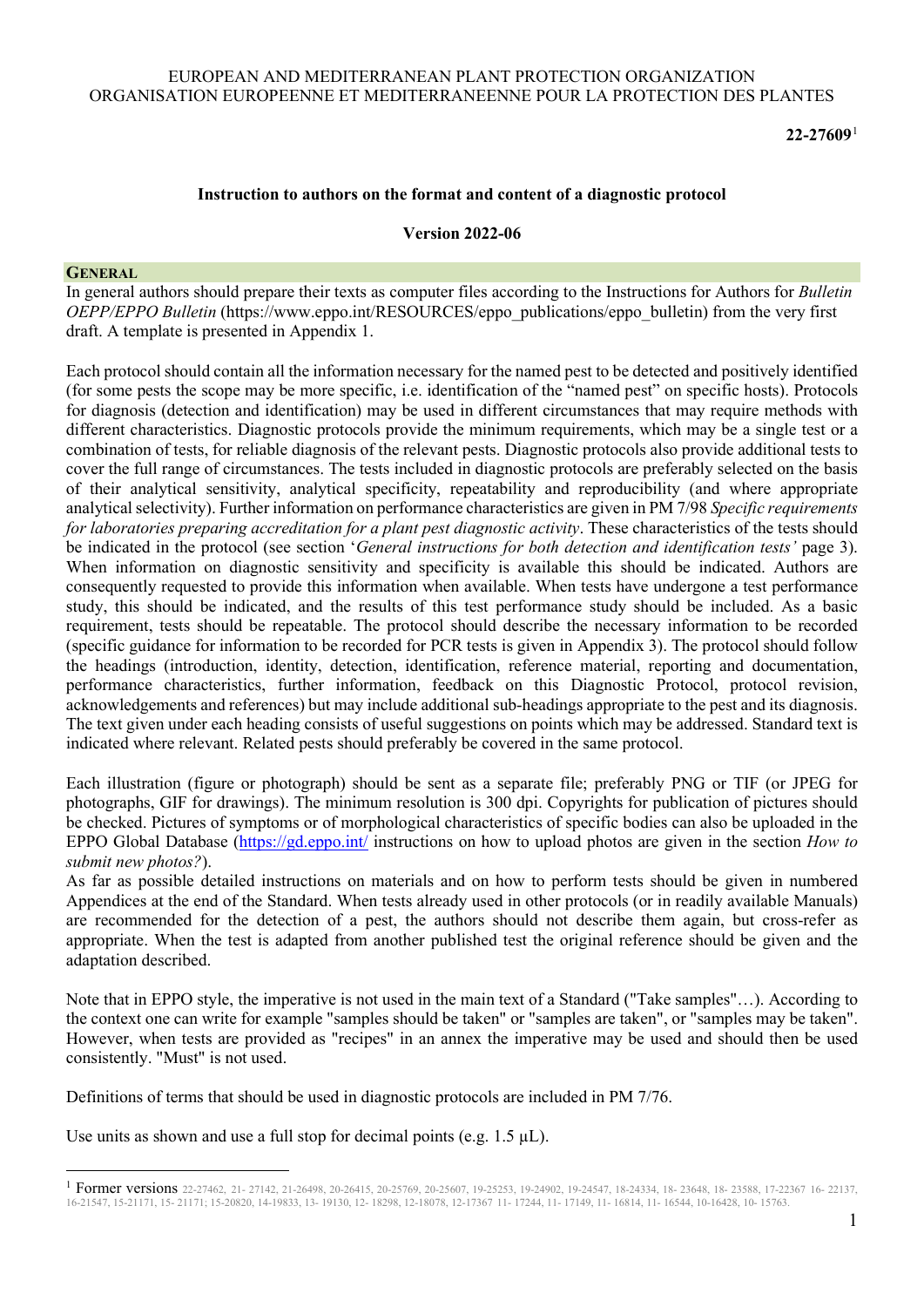When names of expert are used record them as follows "Family name" 'initial' with no dot between the initials e.g. Smith IM

Latin names should be used throughout the protocol. Common names can be given in brackets after first use of the Latin name.

### **WARNING**

**Diagnostic protocols should not instruct NPPOs on measures or actions. Terminology used (in particular in flow diagrams should be carefully considered to avoid any confusion with phytosanitary actions taken by the NPPO (in particular the term 'confirmed' has a particular meaning in legislation and should be avoided).** 

### **NOTES ON INDIVIDUAL HEADINGS**

#### **1. Introduction**

A few introductory sentences on the pest and its importance should be provided. Authors of diagnostic protocols should not write a long introduction incorporating information which in any case appears in the EPPO datasheet and **are not of diagnostic significance**. Information on first records, relationship with other organisms, host range, effects on hosts, or geographical distribution should be cross-checked with existing EPPO information such as EPPO Global Database. **If new information is found by the author, he should inform the EPPO Secretariat of the necessity to update the EPPO data package.** 

#### **Standard text**

*'for an updated geographical distribution consult EPPO Global Database'.*  when relevant *'a datasheet providing more information on the biology is also available in EPPO Global Database'.*

If several tests can or should be combined (see sections detection and identification), (a) flow diagram(s) should be prepared. This flow-diagram should define the sequence of steps and indicate whether tests are equivalent or not. The following standard sentence should be included at the end of the introduction section:

**Standard text** "Flow diagrams describing the diagnostic procedure for "*pest*" are presented in Fig. 1 and 2".

**2. Identity Name:** correct scientific name, with authority **Synonyms** (including former names): **Acronym:** for viruses **Taxonomic position: EPPO Code: Phytosanitary categorization:** A1 or A2 quarantine pest for EPPO countries; EU annex; or equivalent

The EPPO Global Database should be checked for its content related to taxonomy, scientific name and synonyms. Any discrepancy should be reported to the EPPO Secretariat.

In 2014 at the Workshop on EPPO Diagnostic Protocols organised in the framework of the European Mycology Network experts decided that for fungi the Amsterdam Declaration on Fungal Nomenclature 'one fungus one name' should be implemented in EPPO diagnostic protocols. Authors are consequently encouraged to implement this Declaration when preparing diagnostic protocols. Priority is usually given to the oldest name however it is recognized that there are some exceptions where a case by case decision which is made by the International Commission on the Taxonomy of Fungi. Lists of names are being produced. Current names can be found at index Fungorum (www.indexfungorum), Mycobank (www.mycobank.org) and USDA [\(http://nt.ars.grin.gov/fungaldatabases/\)](http://nt.ars.grin.gov/fungaldatabases/), Genera of fungi database (http://www.generaoffungi.org). it is noted that there may be discrepancies between the databases and that it takes some time for these to be updated so it is recommended to check more than one of these databases and to check the most recent literature.

### **3. Detection**

Pest can be detected on growing plants, on consignments of traded commodities or in other situations (e.g. in soil). The following indications should be provided as appropriate.

- Indicate the commodities on which the pest can be found.
- Describe the symptoms (characteristic features, difference with symptoms from other causes, similarities with symptoms from other causes)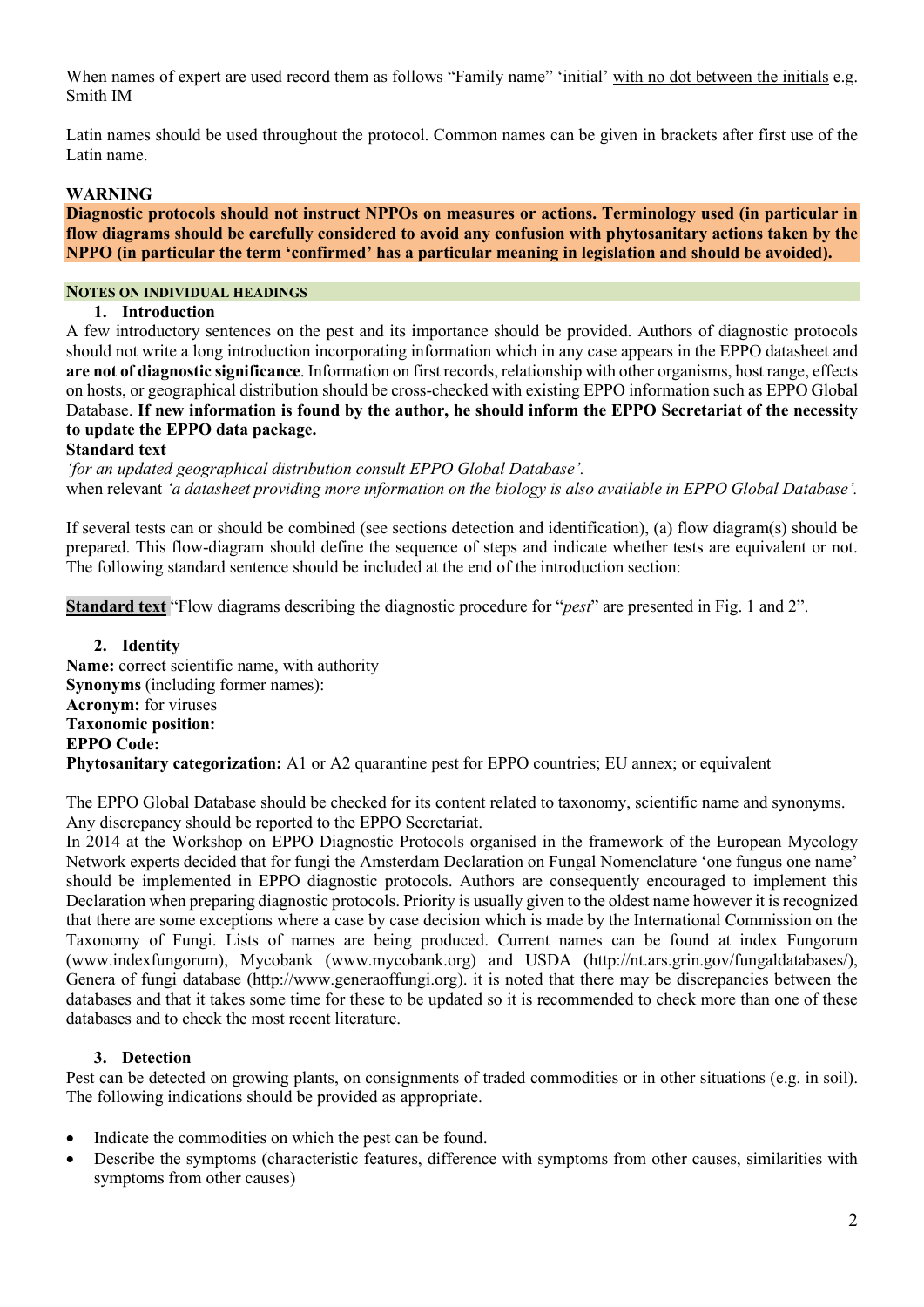- Explain how to discover the pest in the commodity (e.g. visual, hand lens), in particular in which part of the plant (or other matrix) it will be found, and where it will not be found. Indicate which developmental stages of the pest may be encountered. Sampling methods, depending on likely concentration and distribution of pest should be indicated. Sampling of places of production (fields, orchards, forest plots…) is not covered in EPPO Diagnostic protocols.
- Describe methods for extracting, recovering, and collecting the pest from the samples of plants, plant products or other articles or for demonstrating the presence of the pest in the plants, plant products or other articles. This may include tests for demonstrating the presence of the pest in asymptomatic plant material or other materials (e.g. soil or water), such as ELISA tests or culturing on selective media (the information to be provided for media is presented in Appendix 2).

PM 7/119 *Nematode extraction* provides procedures for nematode extraction and should be cross-referred to in pest specific diagnostic protocols for nematodes.

Describe procedures to isolate and culture the pest.

For some pests, illustrations of symptoms on the plant and plant product may be helpful.

Provide information on possible confusion with similar signs and symptoms due to other causes.

When a test allowing both detection and identification of a pest is available, it should be mentioned in both sections. When quick, presumptive indications of identity (which will later need to be confirmed) exist, they should be mentioned.

# **4. Identification**

In this section, the means of identification that leads to an unequivocal conclusion is described; it may be composed of several steps and different tests. As a general rule, the protocol should recommend one or a few particular means of identification which are considered to have advantages (of reliability, ease of use, speed, cost etc.) over other tests. If the recommended tests require equipment and expertise that are not widely available, other tests should be described. In cases where morphological tests can be reliably used but appropriate molecular tests have been developed, the latter are presented as alternative or supplementary tests.

When morphological identification is a recommended method, details should be provided, as appropriate, on:

- procedures to mount and examine the pest (light microscope, electron microscope)
- description of the morphology of the pest or of colonies, with indication of difficulties in seeing particular structures
- identification keys if necessary (to family, genus, species as appropriate)
- illustrations (drawings or photographs, black-and-white or colour) as appropriate, especially of diagnostic morphological characters

Measurements should be given as follows maximum range outside and common range in the middle e.g. (3.5–) 12.5  $(-33.5)$ .

The author should also specify if specialized expertise is generally needed for identification of the pest and if confirmation by a specialist is particularly recommended (at least for a first identification or in case of doubt) or if a complementary method should be performed (e.g. PCR, sequencing).

## **General instructions for both detection and identification tests**

• Editorial instructions

The scope of each test should be provided. Each test should be separately described (e.g. ELISA, electrophoresis, PCR, real-time PCR, RFLP, sequencing). Guidelines for information to be included in a Diagnostic Protocol for molecular tests are presented in Appendix 3. Guidelines for information to be included in a Diagnostic Protocol for pathogenicity tests and tests on indicator plants are presented in Appendix 4. Standards describing procedures for performing methods exist such as PM 7/97 on *Indirect Immunofluorescence test for plant pathogenic bacteria*; PM 7/100 on *Rep-PCR tests for identification of bacteria,* PM 7/101 on *ELISA tests for plant pathogenic bacteria. PM 7/125 ELISA tests for viruses, PM 7/126 Electron microscopy in diagnosis of plant viruses, PM 7/129 DNA barcoding as an identification tool for a number of regulated pests*

Authors are requested to refer to these general Standards when appropriate.

When measurements (e.g. temperature, speed, time...) are given when describing a test, these should be affixed with "approximately" when the author considers this is acceptable (e.g. when a given temperature or a range of temperatures is essential for the test to perform correctly this should be specified).

Some methods (e.g. ELISA) require the inclusion of appropriate controls for an unequivocal conclusion. Since quarantine pests are being considered, it may not always be possible to obtain a sample for a positive control, and an alternative may be suggested (e.g. repeated tests, confirmation by other methods). Guidance should also be provided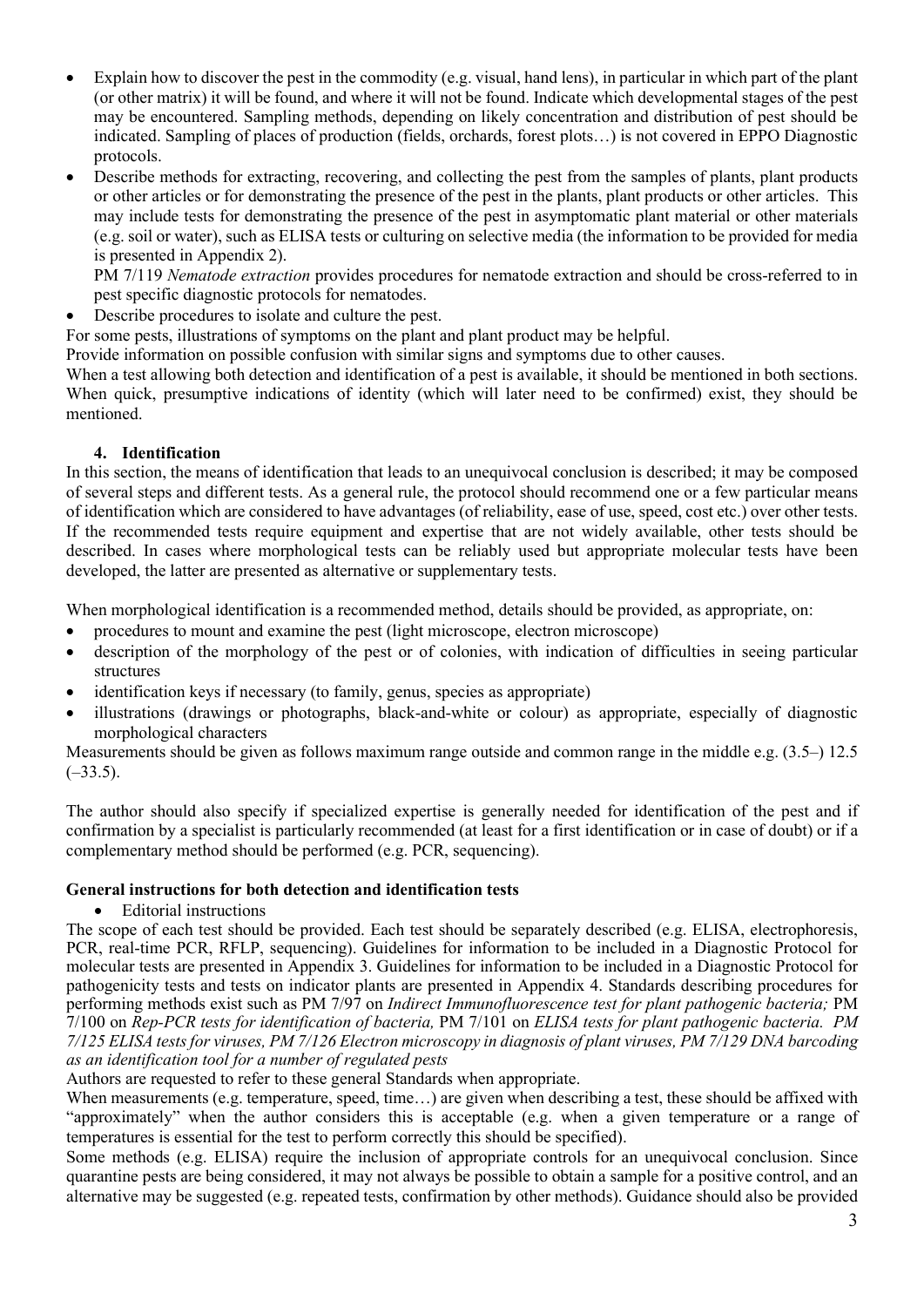on possible confusion with similar and related species or taxa. The essential distinguishing morphological characters or test results (or combinations of these) which result in positive diagnosis should be specified.

When relevant, the diagnostic procedure should be briefly described (e.g. extraction from symptomatic material, presumptive diagnostics with a screening test isolation from…" (see recently published protocols for reference).

Selection of the tests to be included in a protocol

Tests included in this section, should preferably be validated and performance characteristics provided (a summary sheet for validation data is provided in the section 'Validation data for diagnostic tests' of the EPPO Database on Diagnostic Expertise). These performance characteristics should be provided in the relevant appendices describing the test (information on performance characteristics are given in PM 7/98 *Specific requirements for laboratories preparing accreditation for a plant pest diagnostic activity*).

When several tests are mentioned, their advantages and disadvantages should be given as well as to what extent they are equivalent.

When several tests using the same method (e.g. PCR on a specific region) are being considered for inclusion in a diagnostic protocol the author should make a judgement of the overall performance characteristics in order to choose the tests which perform better. Normally if one of the tests has undergone a test performance study (assuming the results of the study were adequate) this should be the only one described in full. Nevertheless, reference to other tests could be given. If the author does not feel able to make a judgement between tests they can all be included with a note to the relevant Panel to request assistance in making this judgement. Tests which have not been published in a journal but have undergone a TPS and performed adequately can be considered for inclusion in a diagnostic protocol. For some pest there is little experience in the EPPO region, however, the Panel on Diagnostic and Quality Assurance recognized that diagnostic protocols for such pests is useful. When full description of these tests is not possible because information is not fully available (e.g. to prepare master mix tables for molecular tests) the information available should be provided but this should be flagged in the protocol that a full description is not possible.

## **5. Reference material**

The author should indicate from where reference material (see PM 7/76) can be obtained. The authors are encouraged to deposit reference material in international reference collections where applicable. Reference to sequences in gene banks should be given when the author is confident about species identity verification. For example, Q-bank (https://qbank.eppo.int/) includes sequences for properly documented species and strains present in collections.

### **6. Reporting and Documentation**

**Standard text to be included in this section:** "Guidelines on reporting and documentation are given in EPPO Standard PM 7/77 *Documentation and reporting on a diagnosis"* 

### **7. Performance characteristics**

**Standard text to be included in this section:** When performance characteristics are available, these are provided with the description of the test. Validation data are also available in the EPPO Database on Diagnostic Expertise [\(http://dc.eppo.int\)](http://dc.eppo.int/), and it is recommended to consult this database as additional information may be available there (e.g. more detailed information on analytical specificity, full validation reports, etc.).

### **8. Further information**

**Standard text to be included in this section:** "Further information on this organism can be obtained from:"

Indicate the name of institutes or individuals with particular expertise on the pest that would be willing to answer questions or to perform a confirmatory diagnosis.

### **9. Feedback on this Diagnostic Standard**

**Standard text to be included in this section:** "If you have any feedback concerning this Diagnostic Standard, or any of the tests included, or if you can provide additional validation data for tests included in this protocol that you wish to share please contact diagnostics  $@$ eppo.int"

### **10. Protocol revision**

**Standard text to be included in this section:** An annual review process is in place to identify the need for revision of diagnostic protocols. Protocols identified as needing revision are marked as such on the EPPO website. When errata and corrigenda are in press, this will also be marked on the website.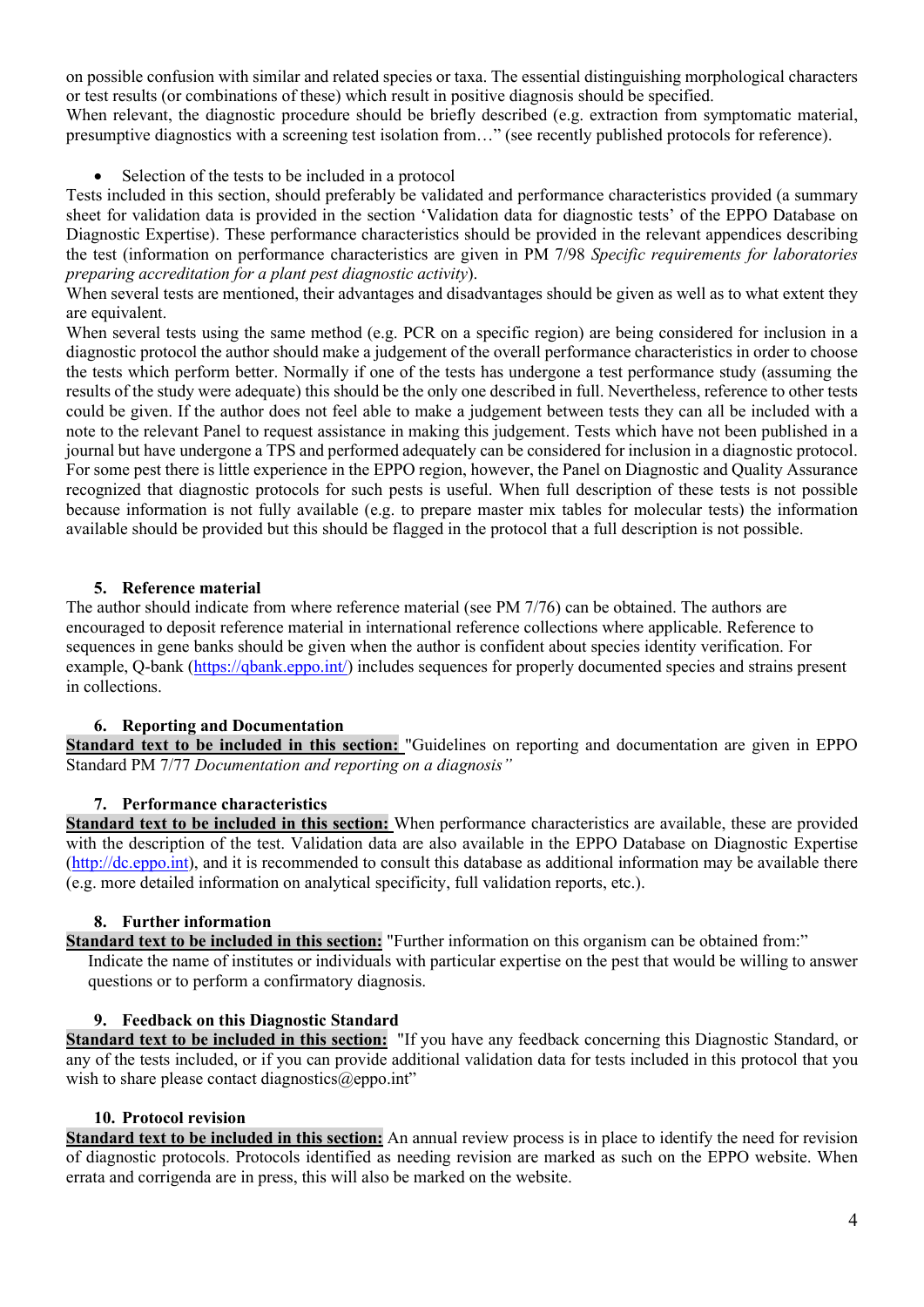## **11. Acknowledgements**

**Standard text to be included in this section:** "This protocol was originally drafted by:"

Indicate name and address of the expert who wrote the first draft, and of any others who made major contributions (if appropriate).

The Secretariat will add at the end of the process, 'the protocol was reviewed by the Panel on Diagnostics in XX'.

## **12. References**

**Only references cited in the text should be included**.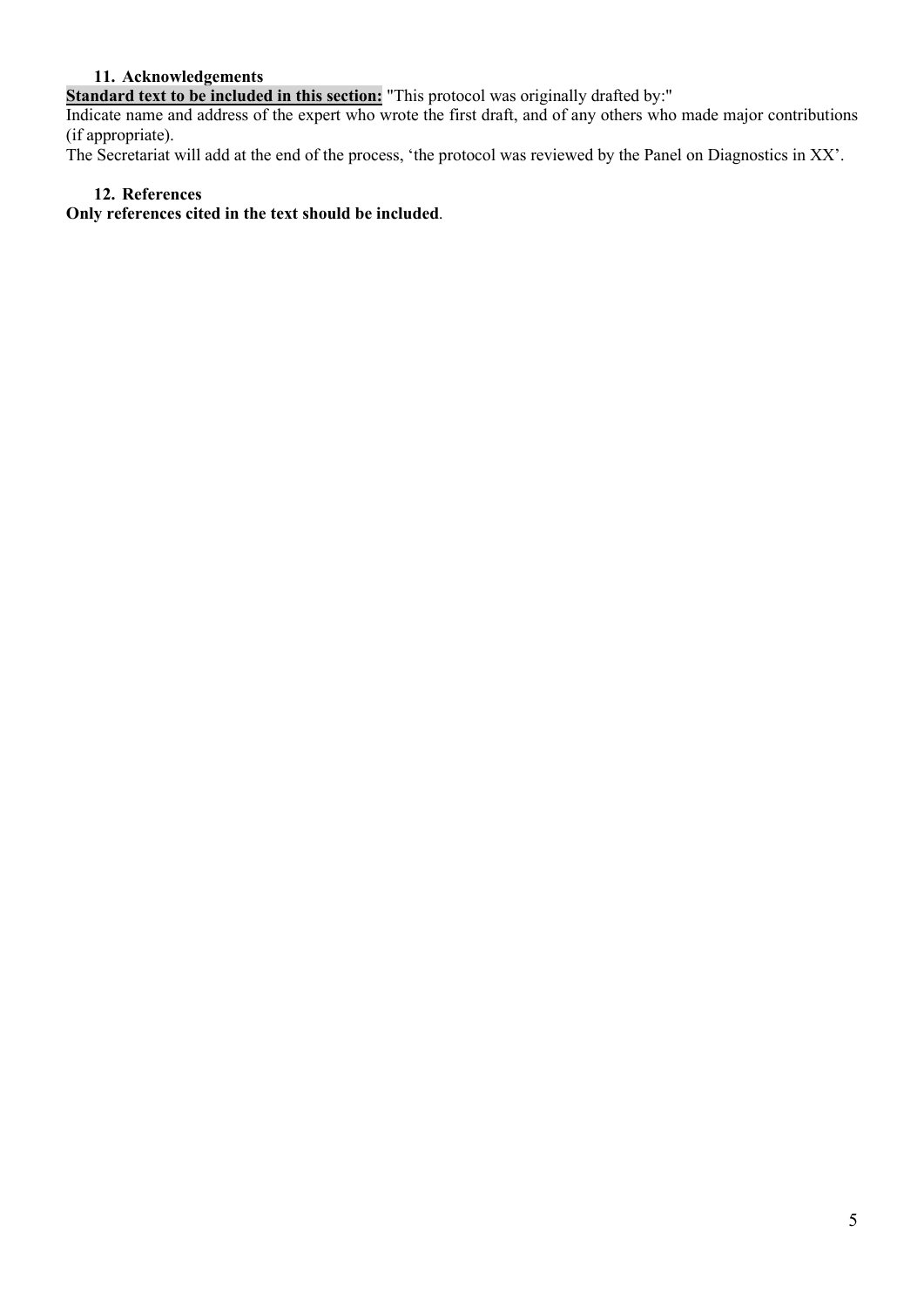## **Template for a diagnostic protocol**

**Please use this template when preparing a diagnostic protocol. The text included below each section title is a standard text that you must not change except when "if relevant" is mentioned.**

Please consult recently published diagnostic protocols in *Bulletin OEPP/EPPO Bulletin* to see other examples.

European and Mediterranean Plant Protection Organization Organisation Européenne et Méditerranéenne pour la Protection des Plantes

## **Diagnostics**

**PM 7/XXX** *Pest name in latin*

### **Specific scope**

This standard describes a diagnostic protocol for *Pest XX[2](#page-5-0)* . **This Standard should be used in conjunction with PM 7/76 Use of EPPO diagnostic protocols**  Authors and contributors are given in the Acknowledgements section **Specific approval and amendment** Approved in 20XX-XX.

### **1. Introduction**

If relevant: Flow diagrams describing the diagnostic procedure for "*Pest XX*" are presented in Fig. 1 and 2.

**2. Identity Name: Synonyms:** **Acronym: Taxonomic position: EPPO Code: Phytosanitary categorization:**

#### **3. Detection** Sub paragraph 'Test sample requirements' recommended

### **4. Identification**

### **5. Reference material**

## **6. Reporting and Documentation**

Guidelines on reporting and documentation are given in EPPO Standard PM7/77 *Documentation and reporting on a diagnosis***.** 

### **7. Performance characteristics**

When performance characteristics are available, these are provided with the description of the test. Validation data are also available in the EPPO Database on Diagnostic Expertise (http://dc.eppo.int), and it is recommended to consult this database as additional information may be available there (e.g. more detailed information on analytical specificity, full validation reports, etc.).

## **8. Further information**

<span id="page-5-0"></span><sup>2</sup> *Use of brand names of chemicals or equipment in these EPPO Standards implies no approval of them to the exclusion of others that may also be suitable.*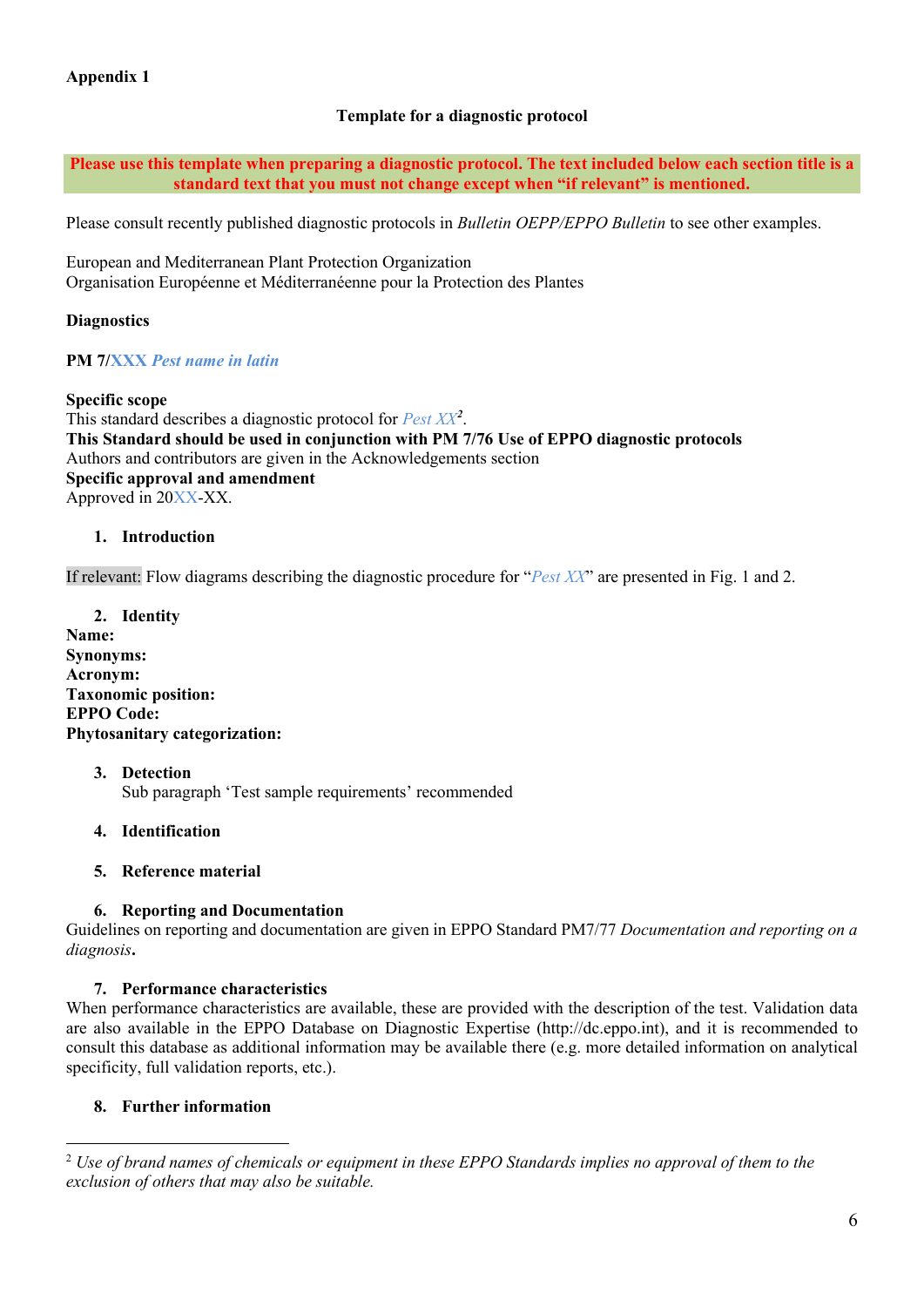Further information on this organism can be obtained from:

## **9. Feedback on this Diagnostic Standard**

If you have any feedback concerning this Diagnostic Standard, or any of the tests included, or if you can provide additional validation data for tests included in this protocol that you wish to share please contact diagnostics@eppo.int.

### **10. Protocol revision**

An annual review process is in place to identify the need for revision of diagnostic protocols. Protocols identified as needing revision are marked as such on the EPPO website.

When errata and corrigenda are in press, this will also be marked on the website.

## **11. Acknowledgements**

This protocol was originally drafted by:

**12. References**

### **Examples of Appendices**

## **Appendix for buffers and media (if relevant)**

*See appendix 2 of the instructions to authors for the minimum content and formatting* 

### **Appendix for conventional PCR (if relevant)**

*See appendix 3 of the instructions to authors for the minimum content and formatting* 

### **Appendix for real-time PCR (if relevant)**

*See appendix 3 of the instructions to authors for the minimum content and formatting* 

### **Appendix for pathogenicity tests or tests performed with indicator plants (if relevant)**

*See appendix 4 of the instructions to authors for the minimum content and formatting* 

## **Appendix for the description of other tests (if relevant)**

*See the section "General instructions for both detection and identification tests" of the instructions to authors for the minimum content and formatting*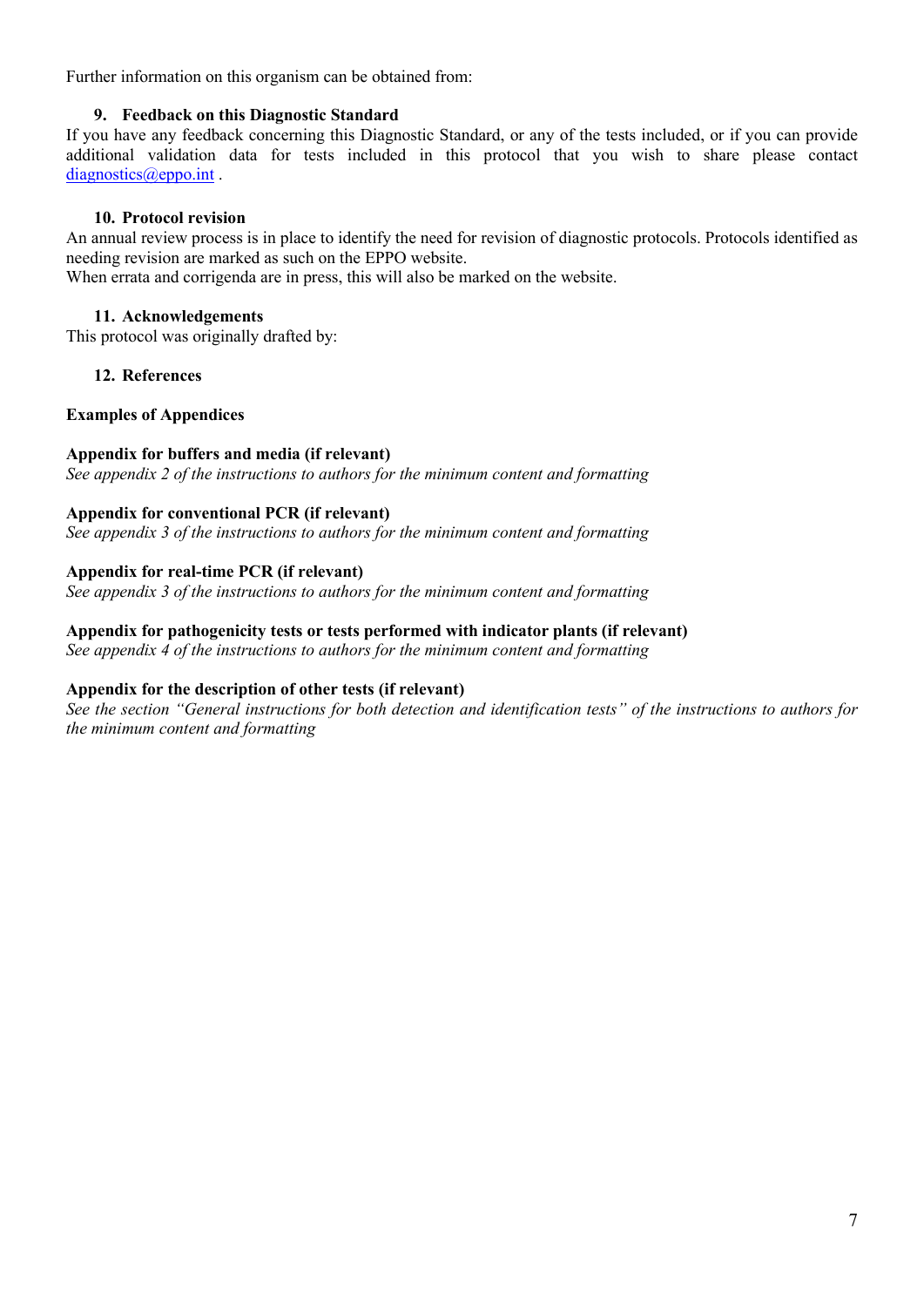# **Appendix 2**

## **Instruction to describe buffer and medium preparation**

Recipes for buffers and media should be given in an Appendix and presented according to the format presented in the example below.

The recipe should include:

- $\triangleright$  the name of the buffer or medium and a recent reference, and when a modified medium is used also the reference of the modified version
- $\triangleright$  Ingredients usually in grams per Liter (L),
- $\triangleright$  Quantity of distilled or demineralized water (H<sub>2</sub>O)
- $\triangleright$  pH, if applicable

When media are supplemented with antibiotics quantities should be provided (preferably in units of activity, U) as well as how they should be dissolved and when they should be added.

The agar should be indicated as "*microbiological grade agar*" except if a very specific type of agar must be used, in this case it should be specified.

## **Example of a medium composition**

*Modified brilliant cresyl blue-starch medium (mBS)*:

| 10.0 g         |
|----------------|
| 3.0 g          |
| 5.0 g          |
| $0.25$ g       |
| $0.25$ g       |
| $0.25$ g       |
| 15.0 g         |
| 1 <sub>L</sub> |
|                |
|                |

Duration and conditions of storage should be provided after the media recipe (e.g.: store the prepared medium at 2- 8°C; prepared plates should be stored at 2-8°C in the dark; shelf life of stock and of ready to use medium 7 days at 4  $+/- 2°C$ ; use freshly prepared media; store prepared mixture in the dark at <15°C). If applicable, the author should also specify if conditions are different for ready to use plates.

As medium sterilization conditions are often generic, the specification should be given at the beginning of the Appendix with the following standard text:

**Standard text:** All media are sterilized by autoclaving at 121°C for 15 min, except when stated otherwise (**to be adapted as necessary**)

If special sterilization conditions are required in certain cases e.g. sterilization by filtration, it should be noted after the media recipe.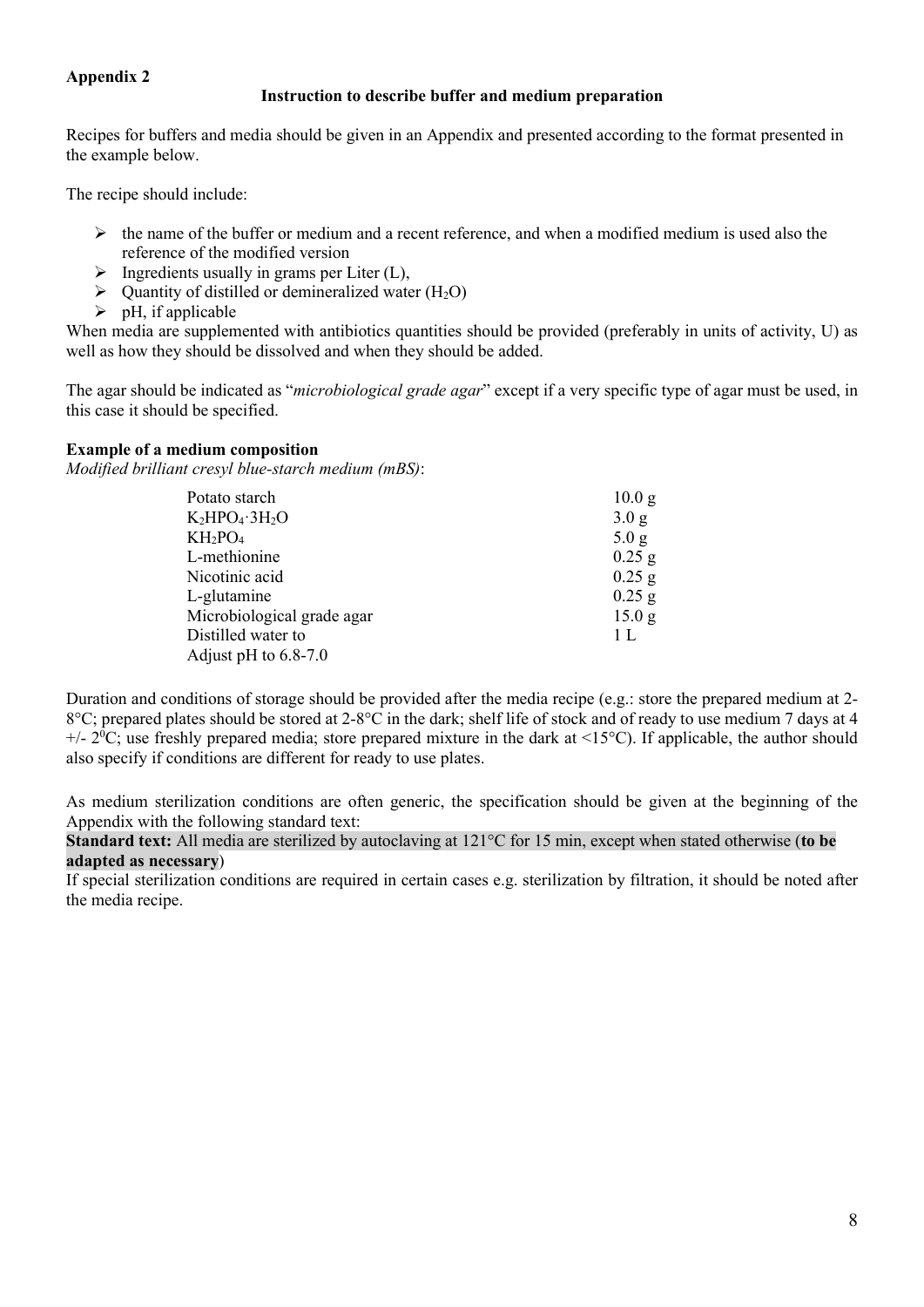# **Appendix 3**

## **Guidelines for information to be included in a Diagnostic Protocol for PCR Testing**

### **Overview**

.

These guidelines are designed to ensure that the Diagnostic Protocols give the requisite information for reliable reproduction of the polymerase chain reaction (PCR) step in molecular analyses. These guidelines do not require details to be given on how to perform analyses of the amplicons produced by the PCR such as gel electrophoresis, except in situation where specific conditions are required to obtain a clear separation of nucleic acid fragments. However, it includes information required for nucleic acid extraction and purification, as this is a prerequisite for PCR. Also, to enable identification for a large range of organisms using basic molecular technology, it includes minimum information for the set up of reverse transcription reactions and restriction enzyme analyses. These guidelines are designed to introduce a strict structure of the presented information with the aim to ease understanding of the test.

Different PCR-based tests may be distinguished, conventional PCR (including RT-PCR, IC-RT-PCR, PCR-RFLP, nested PCR), real-time PCR (probes based Taqman®, SYBR® Green) and other nucleic acid based methods (e.g. LAMP). The minimum information to be provided for the different PCR-based tests are listed.

Please note that the name q-PCR is not used in EPPO Standards as most tests so far are qualitative and not quantitative.

The information required for each test type is separated in four sections:

- Section 1: General Information general information on the nucleic acid source and preparation, on the gene(s) if applicable/known and amplicon(s) under investigation, and on the reaction constituents, including all details important for reproducibility of results.
- Section 2: Methods methods on nucleic acid extraction and purification, reverse transcription, (real-time) PCR and RFLP, including details on reaction volumes, precise amounts and final concentrations per reaction required for the test as well as PCR run conditions. The guidance on information to be provided on reaction setup is separated in seven sub-sections,

2.1) Nucleic acid extraction and purification,

- 2.2) Reverse Transcription (RT; to produce cDNA from RNA),
- 2.3) Conventional PCR,
- 2.4) One step Reverse Transcription PCR,
- 2.5) Real-time Polymerase Chain Reaction real-time PCR,

2.6) One step real-time Reverse Transcription Polymerase Chain Reaction – real-time RT-PCR,

2.7) Restriction Fragment Length Polymorphism (RFLP) Reaction.

Consult the relevant sub section for the test that are to be included in the protocol. Amounts of reagents should be indicated as the final concentration in mM, µM or nM. Enzyme amounts should be given in Units. For DNA/RNA the concentration in  $ng/\mu L$  should be indicated in parenthesis; if crude or non-quantified DNA/RNA is used this should be noted. If using ready-made premixes or buffers only the final concentrations have to be indicated where applicable. The information is presented in an order that allows for easy assembly of the reaction.

- Section 3: Essential Procedural Information information that the authors regard as essential and that is not described in the earlier sections. All essential information not contained in the above sections but necessary for successful performance of the reaction according to the authors (especially where the window for a successful reaction is narrow) should be indicated in this section.
- Section 4 Data on performance characteristics available the validation data reported in that section should be produced using the procedure described in section 2. Validation data for slightly modified tests should be added to the EPPO Database on diagnostic expertise and should not be reported in that section except if the data is considered as informative and important by the authors (e.g. additional data on analytical specificity).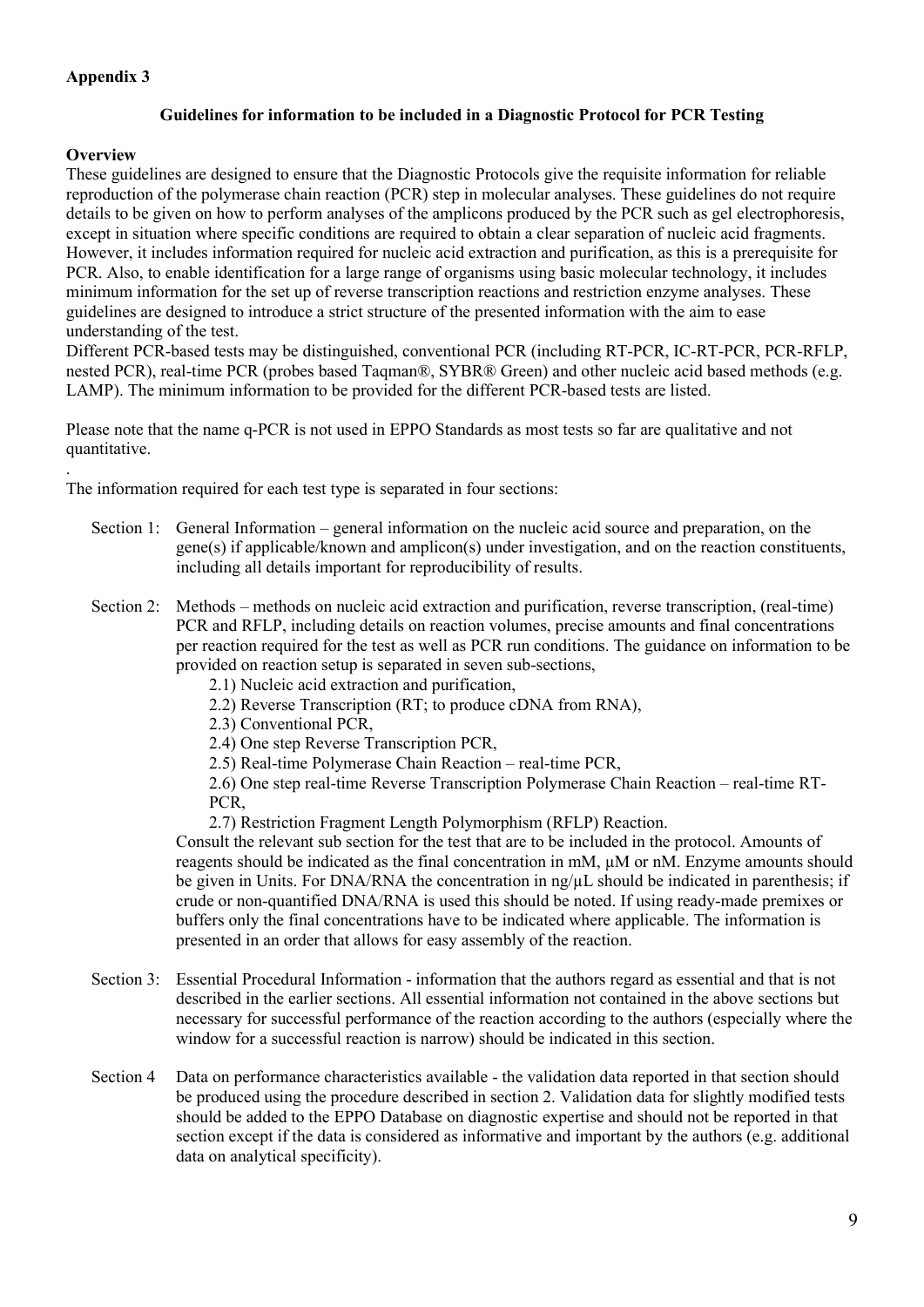## **Standard text to be included under the title of the Appendix**

If relevant: '*The test below differs from the one described in the original publication.'*

'The test below is described as it was carried out to generate the validation data provided in section 4. Other equipment, kits or reagents may be used provided that a verification (see PM 7/98) is carried out.'.

## **1. General Information**

- 1.1. Scope of the test (detection and/or identification of species X in matrix Y using method Z)
- 1.2. Date of establishment of the test and if possible later modifications thereof
- 1.3. Name of targeted gene or other sequence (e.g. internal transcribed spacer region) (accession number of standard organism<sup>1</sup>) if applicable/known
- 1.4. Amplicon location (first base pair, based on standard organism<sup>1</sup> including primer sequences), if applicable/known. When many primer sequences are included they should be presented in a table to facilitate reading.
- 1.5. Oligonucleotides: Forward primer name, sequence (orientation 5'-3'); Reverse primer name, sequence (orientation 5'-3'); probe name (if applicable), sequence (orientation 5'-3'). If applicable labels and purification methods are given. Note: several primers pairs and probes could be used (e.g. PCR that amplify several sequences).

Presentation as Table format

| Forward primer name | sequence (orientation $5'$ -3') | Amplicon size in base pairs<br>(including primer sequences) |
|---------------------|---------------------------------|-------------------------------------------------------------|
| Reverse primer name |                                 |                                                             |
| Probes              |                                 |                                                             |

- 1.6. Cycler or real-time PCR system or other equipment name, producer name
- 1.7. Software and settings (automatic or manual) for data analysis.

### **2. Methods**

- 2.1. Nucleic Acid Extraction and Purification (when several molecular tests are included and nucleic acid extraction is common, the author should consider preparing a single Appendix)
	- 2.1.1. Tissue source (e.g., species and/or strain/isolate name [if applicable], number of organisms and developmental stage [if applicable], infected plant material, bacterial colony, mycelium, soil), sampling and/or homogenization method (if applicable), buffer composition and pH, concentration of all constituents (if known), kit producer name(s) (if applicable)
	- 2.1.2. Nucleic acid extraction method, kit producer name and specific instructions (if applicable), buffer composition and pH, concentration of all constituents (if known)
	- 2.1.3. Nucleic acid cleanup procedure, kit producer name and specific instructions (if applicable), buffer composition and pH, concentration of all constituents (if known)
	- 2.1.4. Specify any requirements for nucleic acids used for input to the master mix (e.g. dilutions of extracted nucleic acids)
	- 2.1.5. Storage temperature and conditions of DNA/RNA: **Standard text** DNA should preferably be stored at approximately -20°C. RNA should preferably be stored at approximately  $-20^{\circ}$ C for short term (less than one month) or at approximately -80°C for long term storage.

<span id="page-9-0"></span><sup>&</sup>lt;sup>1</sup> Standard organisms are used to give users of the protocols precise information on the location of the studied gene(s). Use the taxonomically most closely related organism for which the full genome is known, provide its GenBank accession number, the protein and gene names (where applicable) and the range in base pairs (i.e., from base pair number to base pair number) that the amplified fragment covers on the genome of the standard organism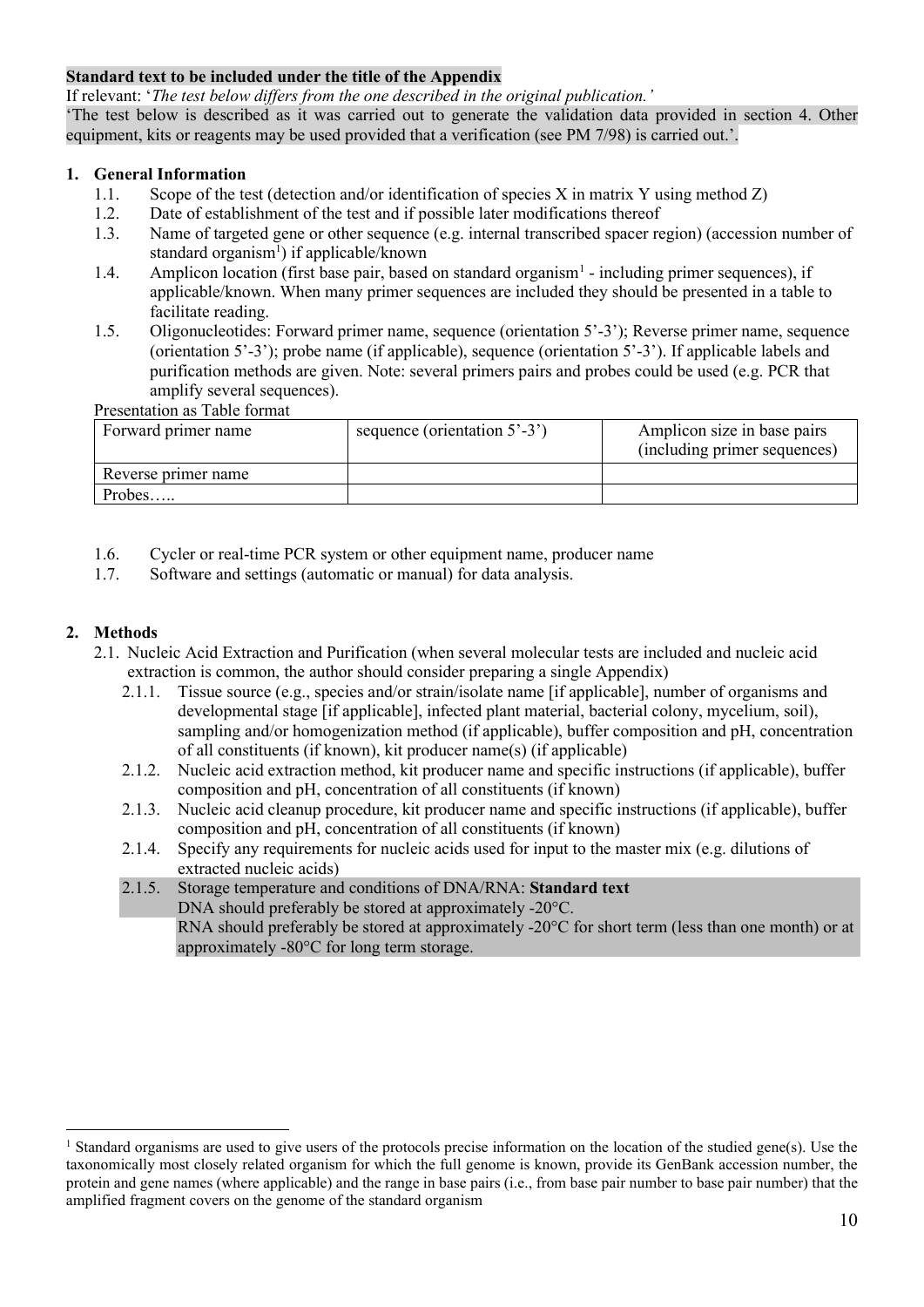## 2.2. Reverse Transcription (RT; to produce cDNA from RNA)

| 2.2.1.<br>Master Mix ( <b>Table to be included and adapted by authors when applicable</b> ) |               |                    |                     |  |
|---------------------------------------------------------------------------------------------|---------------|--------------------|---------------------|--|
| Reagent                                                                                     | Working       | Volume per         | Final concentration |  |
|                                                                                             | concentration | reaction $(\mu L)$ |                     |  |
| Molecular grade water                                                                       | N.A.          | X                  | N.A.                |  |
| RT buffer (producer name)                                                                   | X x           | X                  | 1x                  |  |
| $MgCl2$ (or alternatives) ( <i>producer name</i> )                                          | $X$ m $M$     | X                  | $X$ m $M$           |  |
| dNTPs (producer name)                                                                       | $X$ m $M$     | X                  | $X$ m $M$           |  |
| (if equimolar amounts are used; otherwise                                                   | X1 mM dATP    | $\mathbf{X}$       | X1 mM dATP          |  |
| specify the final concentrations                                                            | X2 mM dCTP,   | X                  | X2 mM dCTP,         |  |
| individually, dATP, dCTP, dGTP and                                                          | X3 mM dGTP    | X                  | X3 mM dGTP          |  |
| dDTP                                                                                        | X4 mM dTTP    | X                  | X4 mM dTTP          |  |
| Other additive $(s)$ or special enzymes if                                                  | X X           | X                  | X X                 |  |
| applicable (name and producer name)                                                         |               |                    |                     |  |
| Primer 1                                                                                    | $X \mu M$     | X                  | $x \mu M$           |  |
| reverse transcriptase (RT) ( <i>producer name</i> )                                         | $X U/\mu L$   | X                  | XU                  |  |
| The RT should be added after the                                                            |               |                    |                     |  |
| denaturation step (see $2.2.2$ ) depending on                                               |               |                    |                     |  |
| the RNA structure. Special care should be                                                   |               |                    |                     |  |
| paid to possible contaminations                                                             |               |                    |                     |  |
| Subtotal                                                                                    |               | X                  |                     |  |
| RNA extracts*                                                                               |               | X                  |                     |  |
| Total                                                                                       |               | X                  |                     |  |

\* describe any specific requirements for nucleic acids used for input to the master mix (e.g. dilutions of extracted nucleic acids or amplicons).

### **For routine use authors are asked to provide information in volume and not in nucleic acid concentration.**

2.2.2. Reverse Transcription conditions: (e.g. pre-heating, cooling on ice, RT reaction temperature)

| 2.3. Conventional PCR |  |
|-----------------------|--|
|                       |  |

.

2.3.1. Master Mix **Table to be included and adapted by authors when applicable**

| Reagent                                            | Working          | Volume per         | Final concentration |
|----------------------------------------------------|------------------|--------------------|---------------------|
|                                                    | concentration    | reaction $(\mu L)$ |                     |
| Molecular grade water                              | N.A.             | X                  | N.A.                |
| PCR buffer (producer name)                         | $X_{X}$          | X                  | 1x                  |
| $MgCl2$ (or alternatives) ( <i>producer name</i> ) | X <sub>m</sub> M | X                  | X <sub>m</sub> M    |
| dNTPs (producer name)                              | X <sub>m</sub> M | X                  | X <sub>m</sub> M    |
|                                                    |                  | X                  | X1 mM dATP          |
| (if equimolar amounts are used; otherwise          | X1 mM dATP       | X                  | X2 mM dCTP,         |
| specify the final concentrations                   | X2 mM dCTP,      | X                  | X3 mM dGTP          |
| individually, dATP, dCTP, dGTP and                 | X3 mM dGTP       | X                  | X4 mM dTTP          |
| dDTP                                               | X4 mM dTTP       |                    |                     |
| Other additive( $s$ ) or special enzymes if        | X X              | X                  | X X                 |
| applicable ( <i>producer name</i> )                |                  |                    |                     |
| Forward primer (name)                              | $X \mu M$        | X                  | $x \mu M$           |
| Reverse primer (name)                              | $X \mu M$        | X                  | $x \mu M$           |
| Polymerase (producer name)                         | $X U/\mu L$      | X                  | X U                 |
| Subtotal                                           |                  | X                  |                     |
| Nucleic acid extract*                              |                  | X                  |                     |
| Total                                              |                  | X                  |                     |

\*\* describe any specific requirements for nucleic acids used for input to the master mix (e.g. dilutions of extracted nucleic acids or amplicons).

2.3.2. PCR conditions: Pre-incubation temperature, time (if applicable as, e.g., for single-tube RT-PCR); initial denaturation temperature, time; cycling denaturation temperature, time (other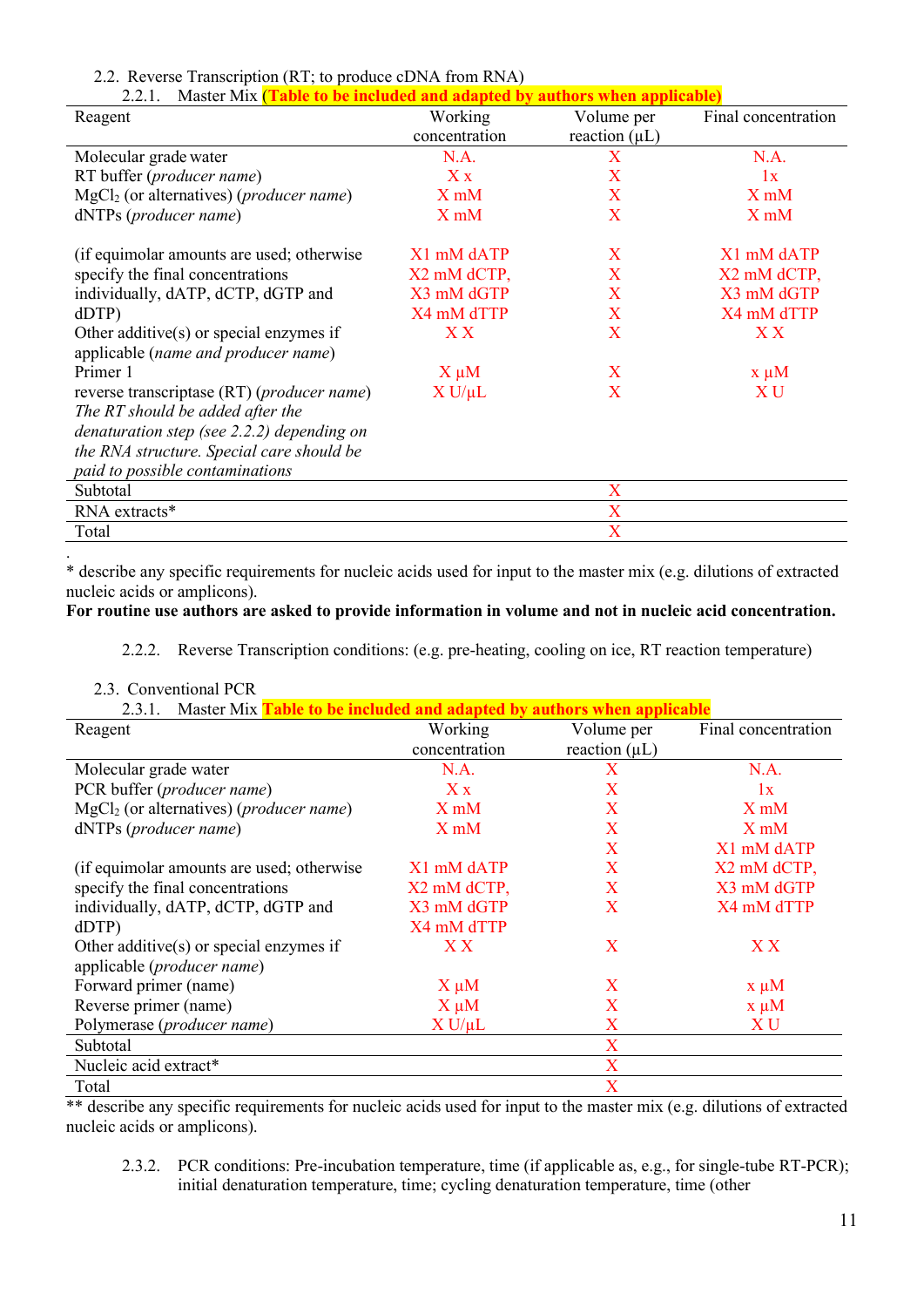specifications); cycling annealing temperature, time (other specifications<sup>3</sup>); cycling extension temperature, time (other specifications<sup>[3](#page-11-1)</sup>); heating ramp speed (if appropriate); cooling ramp speed; cycle number; final extension temperature, time

## 2.4. One step Reverse Transcription PCR

| <i>.</i> 4 I | Master Mix |  |  |
|--------------|------------|--|--|
|--------------|------------|--|--|

| Reagent                                             | Working          | Volume per         | Final concentration |
|-----------------------------------------------------|------------------|--------------------|---------------------|
|                                                     | concentration    | reaction $(\mu L)$ |                     |
| Molecular grade water                               | N.A.             | X                  | N.A.                |
| RT-PCR buffer (producer name)                       | $X_{X}$          | X                  | 1x                  |
| MgCl <sub>2</sub> (or alternatives) (producer name) | X <sub>m</sub> M | X                  | X <sub>m</sub> M    |
| dNTPs (producer name)                               | X <sub>m</sub> M | X                  | X <sub>m</sub> M    |
|                                                     |                  | X                  | X1 mM dATP          |
| (if equimolar amounts are used; otherwise           | X1 mM dATP       | X                  | X2 mM dCTP,         |
| specify the final concentrations                    | X2 mM dCTP,      | X                  | X3 mM dGTP          |
| individually, dATP, dCTP, dGTP and                  | X3 mM dGTP       | X                  | X4 mM dTTP          |
| dDTP                                                | X4 mM dTTP       |                    |                     |
| Other additive( $s$ ) or special enzymes if         | X X              | X                  | X X                 |
| applicable (name and producer name)                 |                  |                    |                     |
| PCR Forward primer (name)                           | $X \mu M$        | X                  | $x \mu M$           |
| PCR Reverse primer (name)                           | $X \mu M$        | X                  | $x \mu M$           |
| RT primers (name)                                   | $X \mu M$        | X                  | $x \mu M$           |
| Polymerase (producer name)                          | $X U/\mu L$      | X                  | X <sub>U</sub>      |
| Subtotal                                            |                  | X                  |                     |
| RNA extract                                         |                  | X                  |                     |
| Total                                               |                  | X                  |                     |

2.4.2. RT-PCR conditions: Pre-incubation temperature, time; initial denaturation temperature, time; cycling denaturation temperature, time (other specifications); cycling annealing temperature, time (other specifications<sup>[4](#page-11-2)</sup>); cycling extension temperature, time (other specifications<sup>[3](#page-11-3)</sup>); heating ramp speed (if appropriate); cooling ramp speed; cycle number; final extension temperature, time

<span id="page-11-0"></span><sup>&</sup>lt;sup>3</sup> Other specifications relates to specifications such as incremental/decremental time and/or temperature

<span id="page-11-3"></span><span id="page-11-2"></span><span id="page-11-1"></span><sup>4</sup> Other specifications relate to specifications such as incremental/decremental time and/or temperature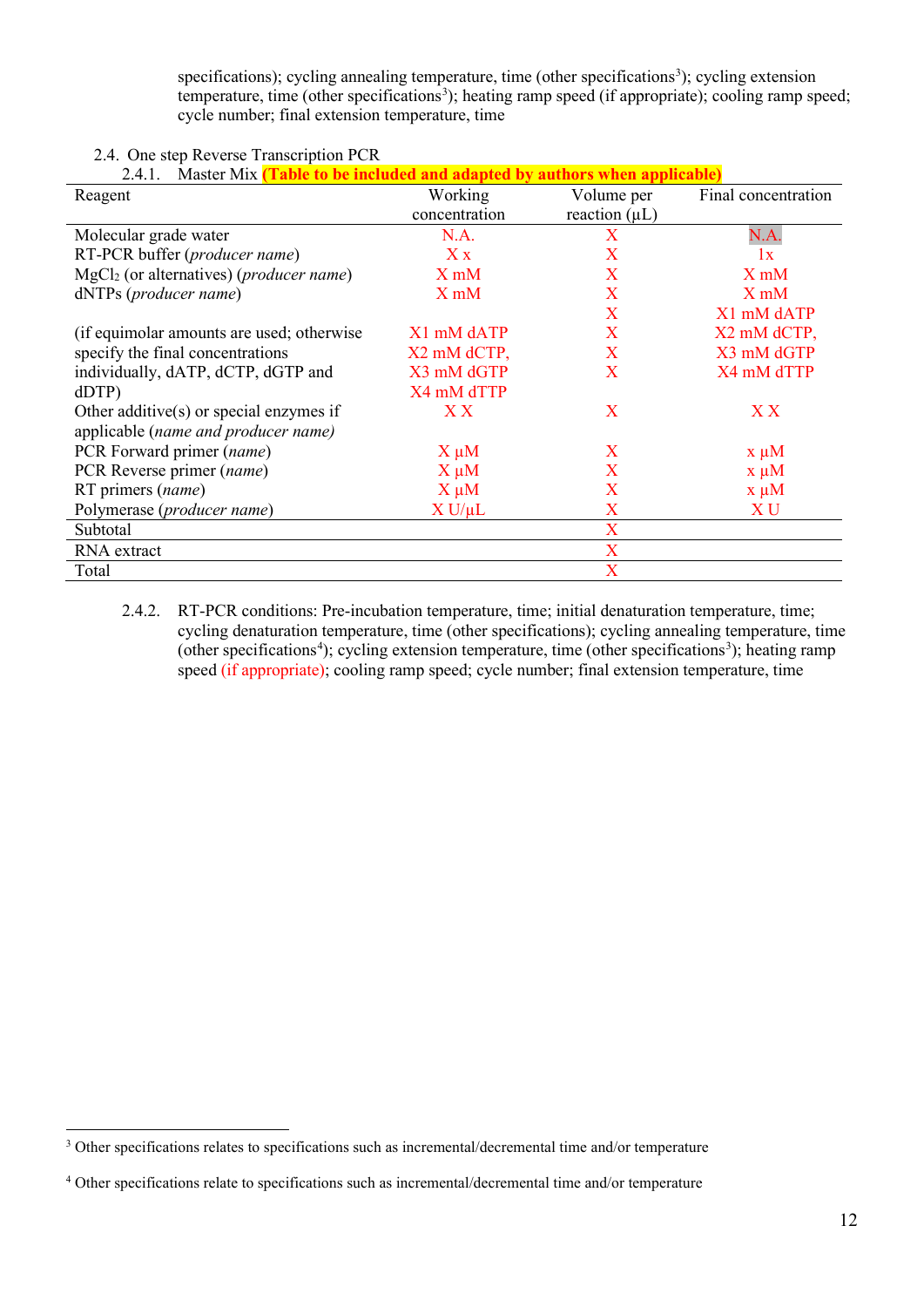| Master Mix <i>(Table to be included and adapted by authors when applicable)</i><br>2.5.1. |                  |                    |                     |  |
|-------------------------------------------------------------------------------------------|------------------|--------------------|---------------------|--|
| Reagent                                                                                   | Working          | Volume per         | Final concentration |  |
|                                                                                           | concentration    | reaction $(\mu L)$ |                     |  |
| Molecular grade water                                                                     | N.A.             | X                  | N.A.                |  |
| Real-time (RT-)PCR buffer (producer                                                       | $X_{X}$          | X                  | 1x                  |  |
| name)                                                                                     |                  |                    |                     |  |
| MgCl <sub>2</sub> (or alternatives) (producer name)                                       | $X \text{ mM}$   | X                  | $X \text{ mM}$      |  |
| dNTPs (producer name)                                                                     | X <sub>m</sub> M | $\mathbf{X}$       | X <sub>m</sub> M    |  |
| (if equimolar amounts are used; otherwise                                                 | X1 mM dATP       | $\mathbf{X}$       | X1 mM dATP          |  |
| specify the final concentrations                                                          | $X2$ mM          | $\mathbf{X}$       | X2 mM dCTP,         |  |
| individually, dATP, dCTP, dGTP and                                                        | $dCTP$ ,         | $\mathbf{X}$       | X3 mM dGTP          |  |
| dDTP                                                                                      | X3 mM dGTP       | X                  | X4 mM dTTP          |  |
|                                                                                           | X4 mM dTTP       |                    |                     |  |
| Other additive( $s$ ) or special enzymes if                                               | X X              | X                  | X X                 |  |
| applicable (name and producer name)                                                       |                  |                    |                     |  |
| Forward Primer (name)                                                                     | $X \mu M$        | X                  | $x \mu M$           |  |
| Reverse Primer (name)                                                                     | $X \mu M$        | X                  | $x \mu M$           |  |
| Probe 1 (name)                                                                            | $X \mu M$        | X                  | $x \mu M$           |  |
| Polymerase ( <i>producer name</i> )                                                       | $X U/\mu L$      | X                  | X U                 |  |
| Subtotal                                                                                  |                  | X                  |                     |  |
| Nucleic acid extract                                                                      |                  | X                  |                     |  |
| Total                                                                                     |                  | X                  |                     |  |

### 2.5. Real-time Polymerase Chain Reaction – real-time PCR

2.5.2.PCR conditions: Pre-incubation temperature, time (if applicable as, e.g., for single-tube real-time RT-PCR); initial denaturation temperature, time; cycling denaturation temperature, time (other specifications); cycling annealing temperature, time (other specifications<sup>3</sup>); cycling extension temperature, time (other specifications<sup>[3](#page-12-0)</sup>); heating ramp speed (if appropriate); cooling ramp speed; cycle number; final extension temperature, time, step for fluorescence capture. For real-time PCR based on SYBR® Green: melting curve parameters (e.g. Temperature ramp range 65°to 95°C for XX min with XX data acquisitions per °C/ data acquisition for at least each 0.3 K increase).  $2.5.3...$ 

<span id="page-12-0"></span>Authors should decide which information on PCR conditions is relevant to include.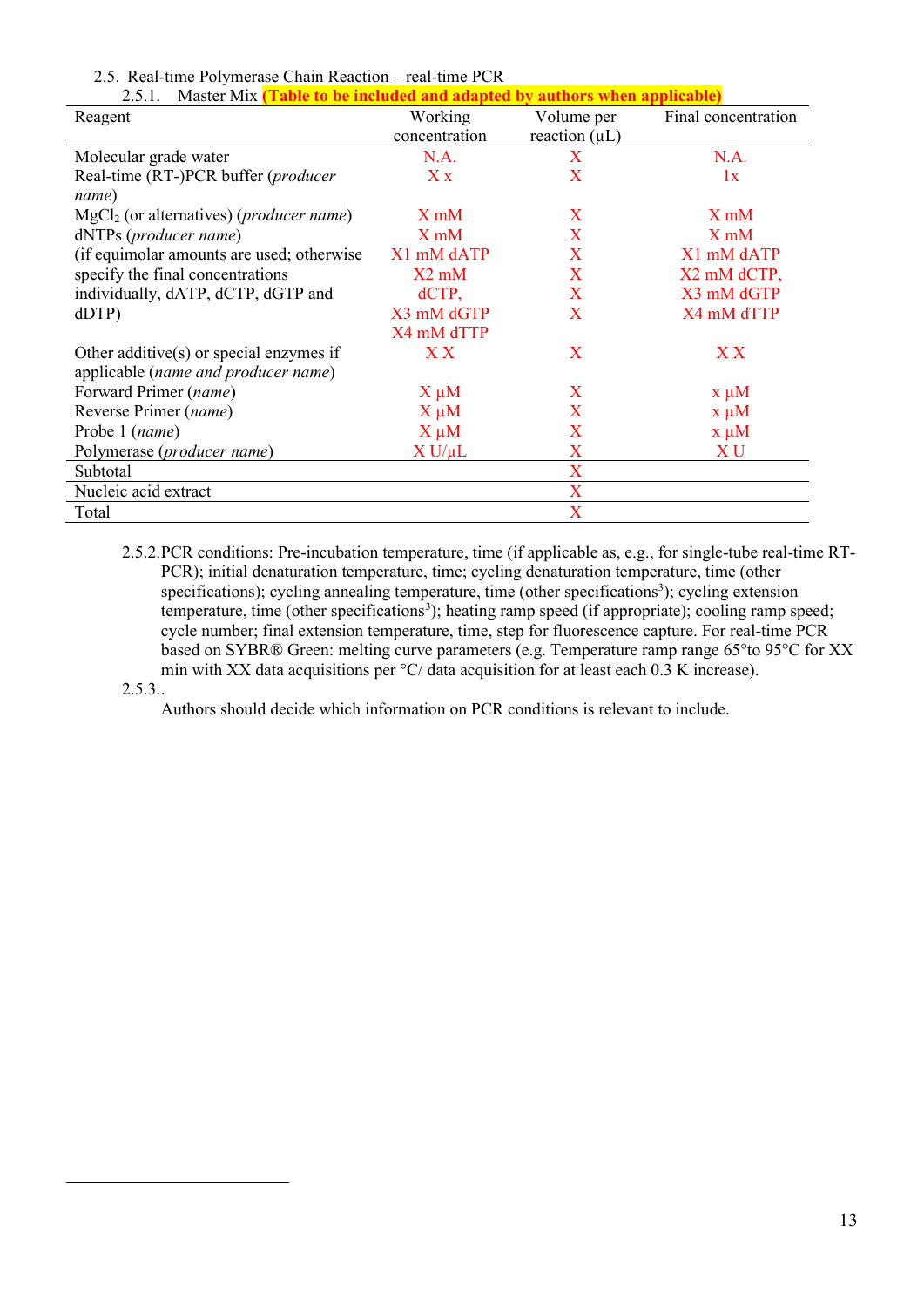| 2.6.1.<br>Master Mix (Table to be included and adapted by authors when applicable) |                  |                         |                     |  |
|------------------------------------------------------------------------------------|------------------|-------------------------|---------------------|--|
| Reagent                                                                            | Working          | Volume per              | Final concentration |  |
|                                                                                    | concentration    | reaction $(\mu L)$      |                     |  |
| Molecular grade water                                                              | N.A.             | X                       | N.A.                |  |
| Real-time RT PCR buffer (producer name)                                            | $X_{X}$          | X                       | 1x                  |  |
| $MgCl2$ (or alternatives) ( <i>producer name</i> )                                 | $X$ m $M$        | X                       | X <sub>m</sub> M    |  |
| dNTPs (producer name)                                                              | X <sub>m</sub> M | X                       | X <sub>m</sub> M    |  |
| (if equimolar amounts are used; otherwise                                          | X1 mM dATP       | X                       | X1 mM dATP          |  |
| specify the final concentrations                                                   | $X2$ mM          | $\mathbf{X}$            | X2 mM dCTP,         |  |
| individually, dATP, dCTP, dGTP and                                                 | $dCTP$ ,         | $\mathbf{X}$            | X3 mM dGTP          |  |
| dDTP                                                                               | X3 mM dGTP       | X                       | X4 mM dTTP          |  |
|                                                                                    | X4 mM dTTP       |                         |                     |  |
| Other additive( $s$ ) or special enzymes if                                        | X X              | X                       | X X                 |  |
| applicable (name and producer name)                                                |                  |                         |                     |  |
| PCR forward Primer (name)                                                          | $X \mu M$        | $\mathbf{X}$            | $x \mu M$           |  |
| PCR reverse Primer (name)                                                          | $X \mu M$        | X                       | $x \mu M$           |  |
| Probe (name)                                                                       | $X \mu M$        | X                       | $x \mu M$           |  |
| RT enzyme (name)                                                                   | $X \mu M$        | X                       | $x \mu M$           |  |
| RT Primer (name) if required                                                       | $X \mu M$        | X                       | $x \mu M$           |  |
| Polymerase (producer name)                                                         | $X U/\mu L$      | X                       | XU                  |  |
| Subtotal                                                                           |                  | X                       |                     |  |
| RNA extract                                                                        |                  | $\mathbf X$             |                     |  |
| Total                                                                              |                  | $\overline{\mathbf{X}}$ |                     |  |

2.6. One step real-time Reverse Transcription Polymerase Chain Reaction – real-time RT-PCR 2.6.1. Master Mix **(Table to be included and adapted by authors when applicable)**

2.6.2.PCR conditions: Pre-incubation temperature, time (if applicable as, e.g., for single-tube real-time RT-PCR); initial denaturation temperature, time; cycling denaturation temperature, time (other specifications); cycling annealing temperature, time (other specifications<sup>3</sup>); cycling extension temperature, time (other specifications<sup>[3](#page-13-0)</sup>); heating ramp speed; cooling ramp speed; cycle number; final extension temperature, time, step for fluorescence capture. For real-time PCR based on SYBR® Green: melting curve parameters (e.g. Temperature ramp range 65°to 95°C for XX min with XX data acquisitions per °C/ data acquisition for at least each 0.3 K increase)

Authors should decide which information on PCR conditions is relevant to include.

## 2.7. Restriction Fragment Length Polymorphism (RFLP) Reaction

### 2.7.1.PCR product purification

- 2.7.1.1. PCR product cleanup procedure, kit producer name and instructions (if applicable), buffer composition and pH, concentration of all constituents (if known)
- <span id="page-13-0"></span>2.7.1.2. Concentration of amplified DNA and of all nucleic acid solution constituents, pH of nucleic acid solution, storage temperature and conditions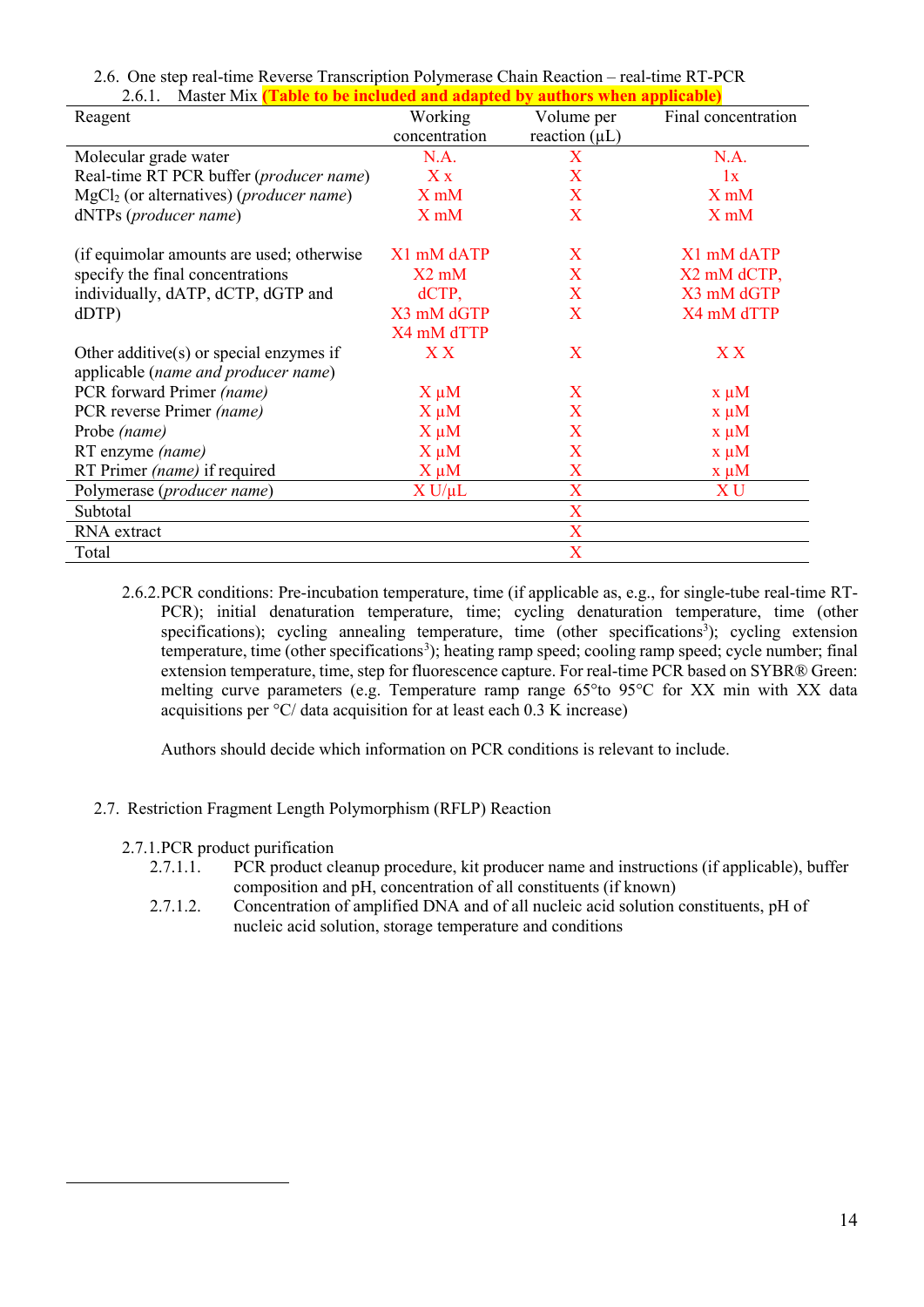## 2.7.2.RFLP Reaction

**Table to be adapted by authors**

| Reagent                                   | Working       | Volume per         | Final concentration |
|-------------------------------------------|---------------|--------------------|---------------------|
|                                           | concentration | reaction $(\mu L)$ |                     |
| Molecular grade water                     | N.A.          |                    | N.A.                |
| restriction enzyme buffer (producer name) | $X_{X}$       |                    | 1x                  |
| Other additive(s) or special enzymes if   | ${\bf X\,X}$  |                    | X X                 |
| applicable (name and producer name)       |               |                    |                     |
| Restriction enzyme(s) (corresponding      | $X U/\mu L$   |                    | X U                 |
| enzyme name(s))                           |               |                    |                     |
| Subtotal                                  |               | X                  |                     |
| (purified) PCR product                    |               |                    |                     |
| Total                                     |               |                    |                     |

2.7.2.1. Incubation temperature, time

2.7.2.2. Denaturation temperature, time (if applicable) or final concentration, name and producer of restriction enzyme inhibitor (if needed).

## **3. Essential Procedural Information**

### 3.1. **Controls**

**Controls (text to be adapted by authors depending on the matrix but not on the list of controls, and consider if alternative approaches in the last paragraph should be included in PIC and/or PAC sections!):**

For a reliable test result to be obtained, the following (external) controls should be included for each series of nucleic acid extraction and amplification of the target organism and target nucleic acid, respectively

- Negative isolation control (NIC) to monitor contamination during nucleic acid extraction: nucleic acid extraction and subsequent amplification preferably of a sample of uninfected matrix or if not available clean extraction buffer.
- Positive isolation control (PIC) to ensure that nucleic acid of sufficient quantity and quality is isolated: nucleic acid extraction and subsequent amplification of the target organism or a matrix sample that contains the target organism (e.g. naturally infected host tissue or host tissue extract spiked with the target organism).
- Negative amplification control (NAC) to rule out false positives due to contamination during the preparation of the reaction mix: application of the amplification procedure to molecular grade water that was used to prepare the reaction mix.
- Positive amplification control (PAC) to monitor the efficiency of the amplification: amplification of nucleic acid of the target organism. This can include nucleic acid extracted from the target organism, total nucleic acid extracted from infected host tissue, whole genome amplified DNA or a synthetic control (e.g. cloned PCR product). For PCRs not performed on isolated organisms, the PAC should preferably be near to the limit of detection.

As alternative (or in addition) to the PIC, internal positive controls (IPC) can be used to monitor each individual sample separately. Internal positive controls can either be (transcript of) genes present in the matrix nucleic acids or added to the nucleic acid extracts.

Alternative internal positive controls can include:

- Specific amplification or co-amplification of endogenous nucleic acid, using conserved primers that amplify conserved non-pest target nucleic acid that is also present in the sample (e.g. plant cytochrome oxidase gene or eukaryotic 18S rDNA)
- amplification of nucleic acid control that has been spiked to the sample and has no relation with the target nucleic acid (e.g. synthetic internal amplification control).

When generic primers are used on isolated specimens, this could be considered as an alternative to the Positive Isolation Control.

**Standard text to add when relevant** *Laboratories should take additional care to prevent risks of cross contamination when using high concentration positive controls (e.g. cloned products, gBlocks, and whole genome amplicons) directly or when preparing dilutions of them.*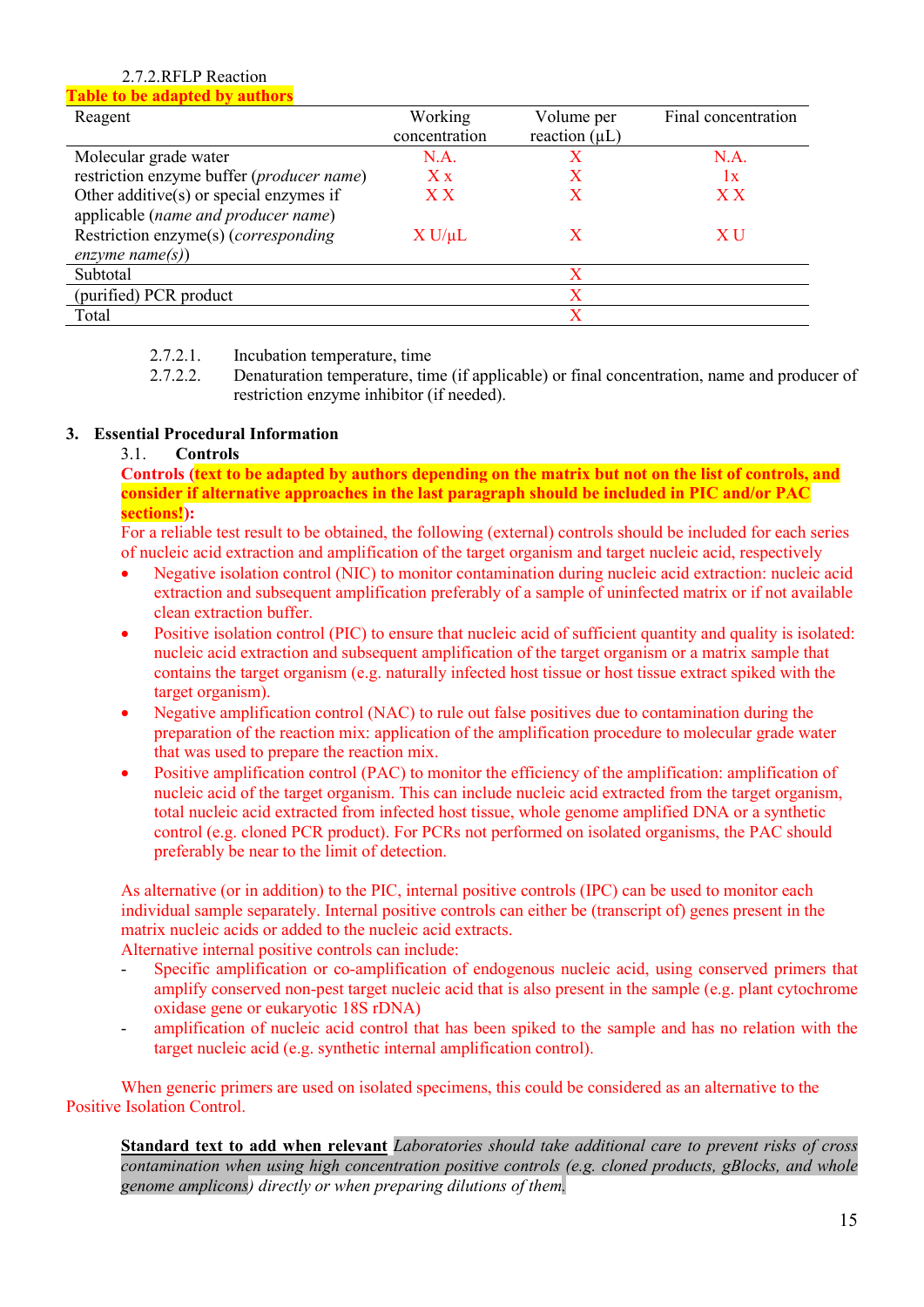## *Other possible controls*

- Inhibition control (IC) to monitor inhibitory effects introduced by the nucleic acid extract. Same matrix spiked with nucleic acid from the target organism.
- 3.2. **Interpretation of results**: in order to assigning results from PCR-based test the following criteria should be followed:

## **Conventional PCR tests**

*Verification of the controls* 

- NIC and NAC: no band is visualized
- PIC, PAC (and if relevant IC) a band of the expected size [xxx] is visualized (depending if the target, endogenous or exogenous nucleic acid is used). **Text to be adjusted by the author according to the type of PIC and PAC or if relevant IC.**

*When these conditions are met:*

- A test will be considered positive if a band of the expected size [xxx] bp is visualized
- A test will be considered negative, if no band or a band of a different size than expected is visualized.
- Tests should be repeated if any contradictory or unclear results are obtained.

*It should be noted that in virology bands of different sizes may correspond to strains of the target organism and care should be taken when interpreting conventional PCR products.* 

## **Real-time PCR tests**

Standard text

*Verification of the controls* 

- The PIC and PAC (as well as IC and IPC as applicable) amplification curves should be exponential.
- NIC and NAC should give no amplification

*When these conditions are met:*

- A test will be considered positive if it produces an exponential amplification curve.
- A test will be considered negative, if it does not produce an amplification curve or if it produces a curve which is not exponential.
- Additionally, for SYBR® Green based real-time PCR tests: the TM value should be as expected.
- Tests should be repeated if any contradictory or unclear results are obtained.

*Note*: if the need for a Ct cut-off value has been identified during the validation of the test this should be stated and authors are encouraged to give a range of Ct values observed for true positive samples. The following sentence should appear at the start of this section as a standard text when a Ct cut-off value is mentioned. *The Ct cut-off value given below is as established in [name of the laboratory] As a Ct cut-off value is equipment, material and chemistry dependent it needs to be verified in each laboratory when implementing the test.*

## **Identification by sequencing**

Guidance for sequence analysis is given in Appendices 7 and 8 of EPPO Standard PM 7/129 *DNA Barcoding as an identification tool for a number of regulated plant pests*(EPPO, 2016).

Author to provide specific guidance on sequencing as necessary. For example see guidance given in the IPPC protocol on pine wood nematode section 4.2.8 available at (. Due to the continuously changing data in the reference libraries, the given percentage is only a guiding value

## **Other nucleic acid based methods (LAMP)**

*Verification of the controls* 

- NIC and NAC should produce no turbidity/colour change or no fluorescence
- PIC, PAC (and if relevant IC) should produce: **Text to be adjusted by the author according to the type of PIC and PAC or if relevant IC.**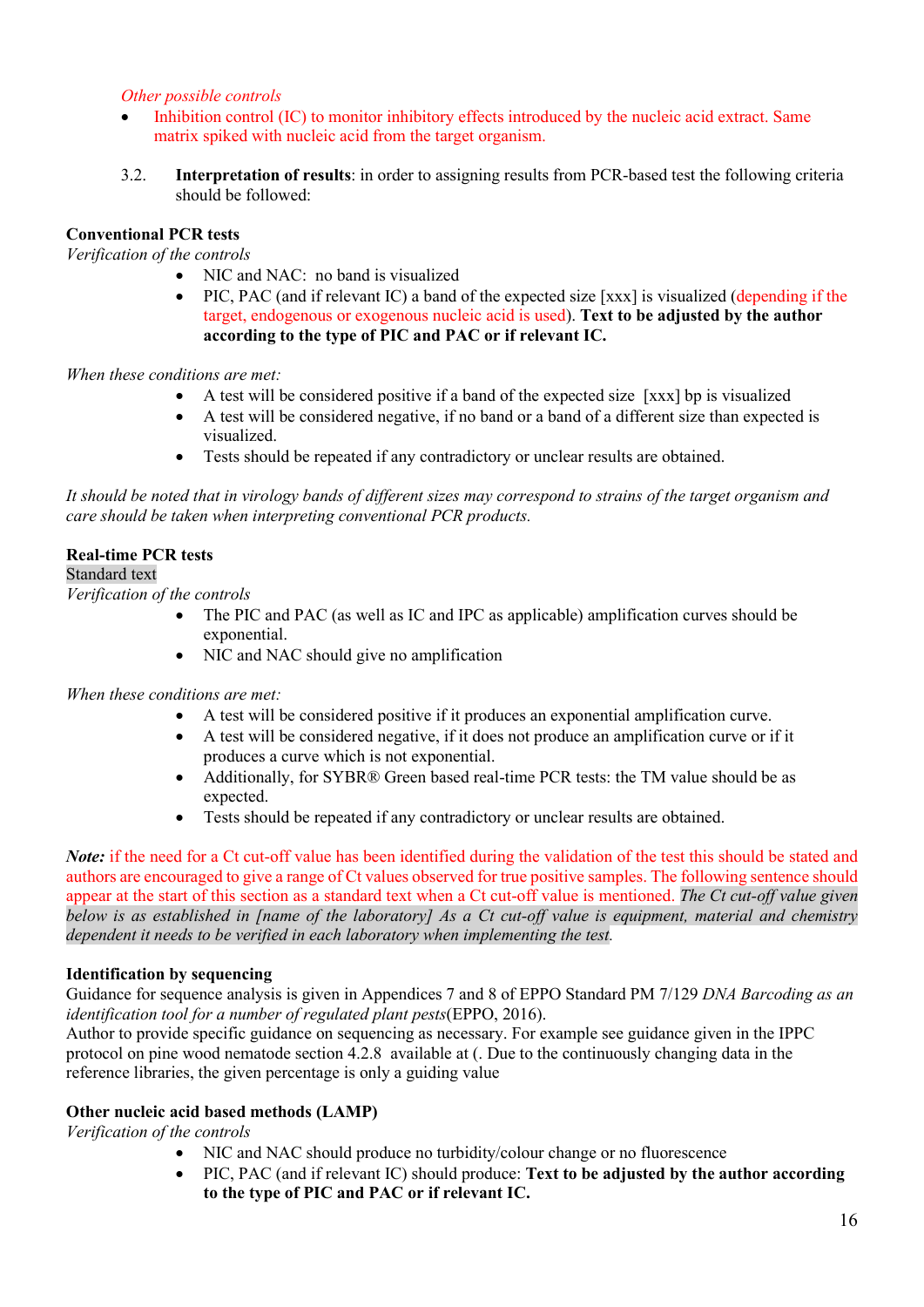the expected turbidity/colour change (details should be given on the expected change e.g. formation of a precipitate, expected colour change, turbidity). Turbidity can also be measured with instruments, if relevant provide the threshold for positivity with the equipment.

Fluorescence (end point or real-time measurement). For end point measurement a positive reaction is defined by RFU and/or Tm (°C± known variation). For real-time measurement a positive reaction is defined by time of positivity (minutes) and Tm (°C± known variation).

## *When these conditions are met:*

- A test will be considered positive if it produces a positive reaction as defined for PIC and PAC (see above).
- A test will be considered negative, if it produces no turbidity/colour change or no fluorescence.
- Tests should be repeated if any contradictory or unclear results are obtained.

### **4. Performance characteristics available The author should indicate if validation was carried out in accordance with PM7/98.**

## Standard text to be included:

'The test may have been adapted further and validated or verified using other critical reagents, instruments and/or other modifications. If so, the corresponding test descriptions and validation data can be found in the EPPO database on diagnostic expertise (section validation data [https://dc.eppo.int/validation\\_data/validationlist](https://dc.eppo.int/validation_data/validationlist) ).'

- 4.1. Analytical sensitivity data
- 4.2. Analytical specificity data
- 4.3. Data on Repeatability
- 4.4. Data on Reproducibility

If additional performance characteristics are available (e.g. diagnostic sensitivity or specificity this should also be provided).